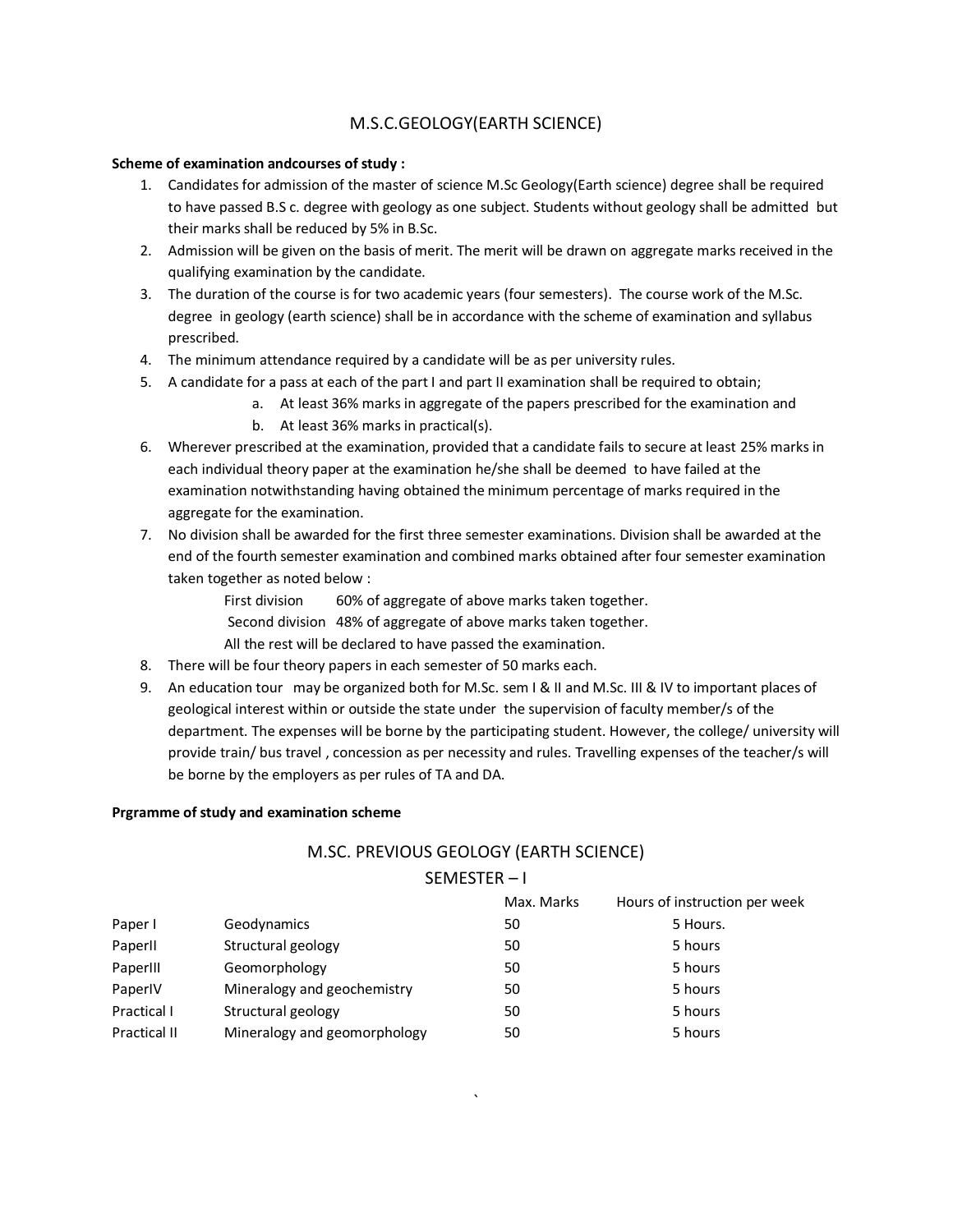| Paper I      | Igneous and metamorphic petrology      | 50 | 5 hours |
|--------------|----------------------------------------|----|---------|
| Paper II     | Sedimentology                          | 50 | 5 hours |
| Paper III    | Stratigraphy of India                  | 50 | 5 hours |
| Paper IV     | Palaebiology                           | 50 | 5 hours |
| Practical I  | Petrology                              | 50 | 5 hours |
| Practical II | Palaebiology and Stratigraphy of India | 50 | 5 hours |

# M.SC. FINAL GEOLOGY (EARTH SCIENCE)

|              | SEMESTER - III                                     |    |         |
|--------------|----------------------------------------------------|----|---------|
| Paper 1      | Photogeology and remote sensing                    | 50 | 5 hours |
| Paper II     | Engineering geology                                | 50 | 5 hours |
| Paper III    | Ore geology                                        | 50 | 5 hours |
| Paper IV     | Mineral exploration                                | 50 | 5 hours |
| Practical I  | Photogeology and engineering geology               | 50 | 5 hours |
| Practical II | Ore geology and exploration                        | 50 | 5 hours |
|              | SEMESTER-IV                                        |    |         |
| Paper I      | Fuel geology                                       | 50 | 5 hours |
| Paper II     | Mining and mineral dressing                        | 50 | 5 hours |
| Paper III    | Hydrogeology                                       | 50 | 5 hours |
| Paper IV     | (Optional -I) Environmental geology                | 50 | 5 hours |
| Paper IV     | (Optional -II) Advanced remotesensing<br>and GIS   | 50 | `5h0urs |
| Paper IV     | (Optional -III) Computer application in<br>geology | 50 | 5 hours |
| Practical I  | Mining and fuel geology                            | 50 | 5 hours |
| Practical II | Hydrogeology+ optional paper                       | 50 | 5 hours |

# SEMESTER : FIRST. PAPER TITLE FIRST: Geodynamics

Duration :3 Hrs MM 50

#### UNIT -1

Earth"s surface fetures. Seismology : waves, intensity and isoseismic lines, earthquake belts , earthquake zones of India, seismograph, causes of earthquake. Internal structure of the earth. Crust : Composition, seismic, gravity and magnetic characters. Crustal types: shields. Platforms, mountain chains, rift valleys, mid oceanic ridges, trenches, island arcs and ocean basins.

#### UNIT-2

Volcanism : types and causes of volcano eruptions. World distribution of volcanoes. Migration of volcanoes. Palaeo-magnetism.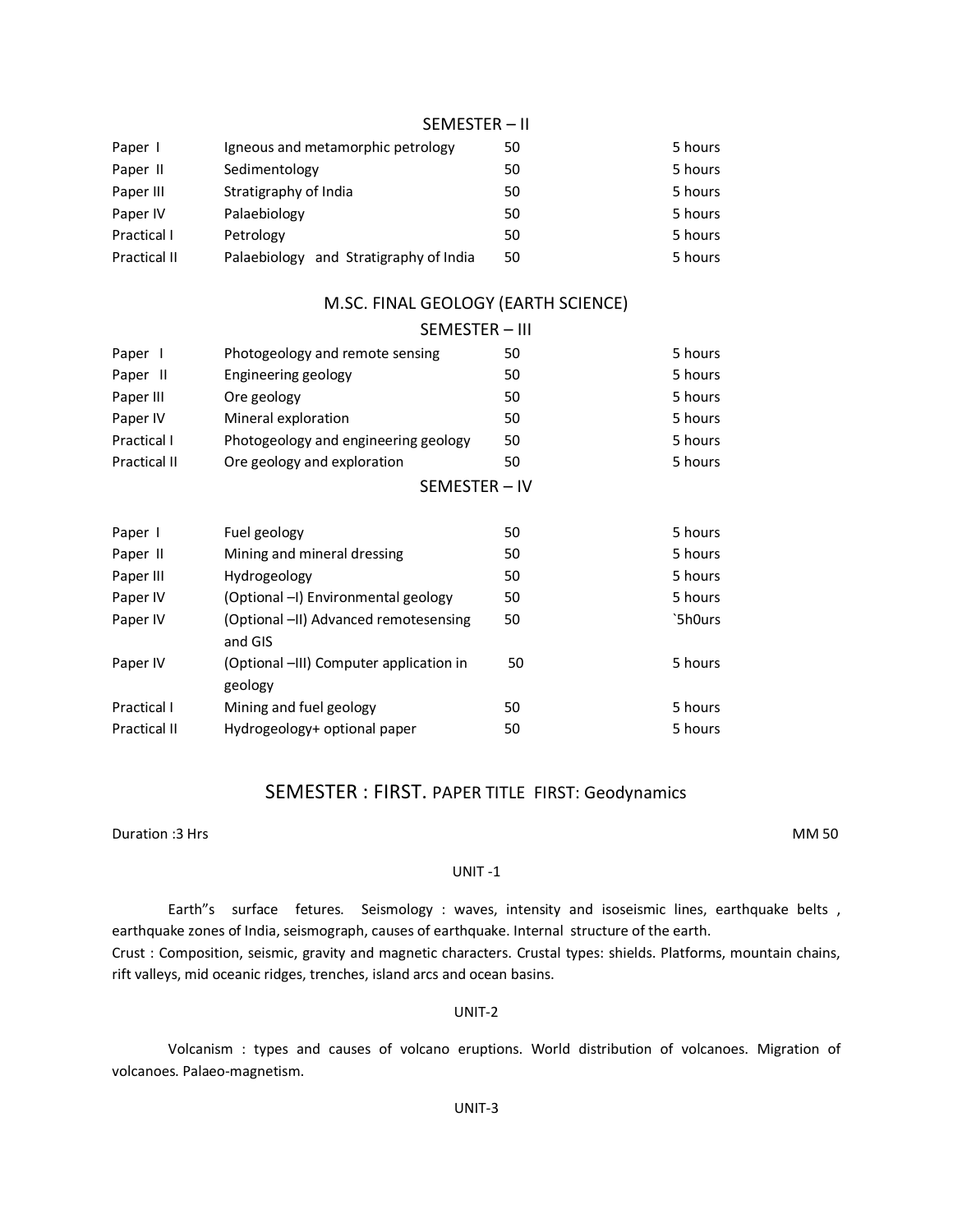Isostasy : Development of the concept, isostataic anomalies,I sostatic models, evidences.Geosynclines: classification and evolution of geosynclines causes of subsidence and upliftment.

#### UNIT-4

Continental drift: Development of the concept, Taylor"s and Wegner"s theories of continental drift. Evidences of continental drift and polara wandering. Sea floor spreading. Morphological features of ocean floor.

#### UNIT-5

Concept of plate tectonics: types of plate boundaries. Features of convergent and divergent boundaries. Ophiolite suites, Arch-trench system, volcanic mountain chains. Triple junction and their stability, causes of plate motion. Origin of Himalayas.

References:

Holms, Doris and Arthur: Holme's Principles of Physical Geology. Wiley

Wyllie,Peter J: The dynamic Earth. Wiley

Wyllie,Peter J: The way the Earth works. Wiley

Hodgson,, J H: Earthquake and Earth"s structures. Prentice Hall.

Martin H P Bott : The interior of the Earth. Edward Arnold.

Condie K C : Plate tectonics and crustal evolution.

Straheler: Earth sciences.

Gutenberg Beno: Internal constitution of the Earth. Dovere.

# SEMESTER : FIRST

# PAPER TITLE SECOND: STRUCTURAL GEOLOGY

Duration :3 Hrs MM 50

## UNIT -1

Rock failure: Mechanical principals of rock deformation, factors controlling behavior of material. Concept of stress and strain analysis in two and three dimensions. Progressive deformation. Moh's circles. Symmetry concepts in deformation. Unconformities: types, significance and recognition.

#### UNIT -2

Geometry of fold surface: Single and multi-layered. Classification of folds. Types of folds. Effects of folds on outcrops. Super-imposed folding.

# UNIT -3

Geometry of faults. Classification and types of faults. Slips, separation, recognition of faults, causes of faulting.

#### UNIT -4

Origin, kinds and their relation to other structure; fracture and joints, lineation, foliation, rock cleavages and schistosity.

#### UNIT -5

Mechanics of folding and faulting. Tectonic fabrics. Magma tectonics : Emplacement of plutons, origin of Ring Dykes and Cone Sheets.

Reference:-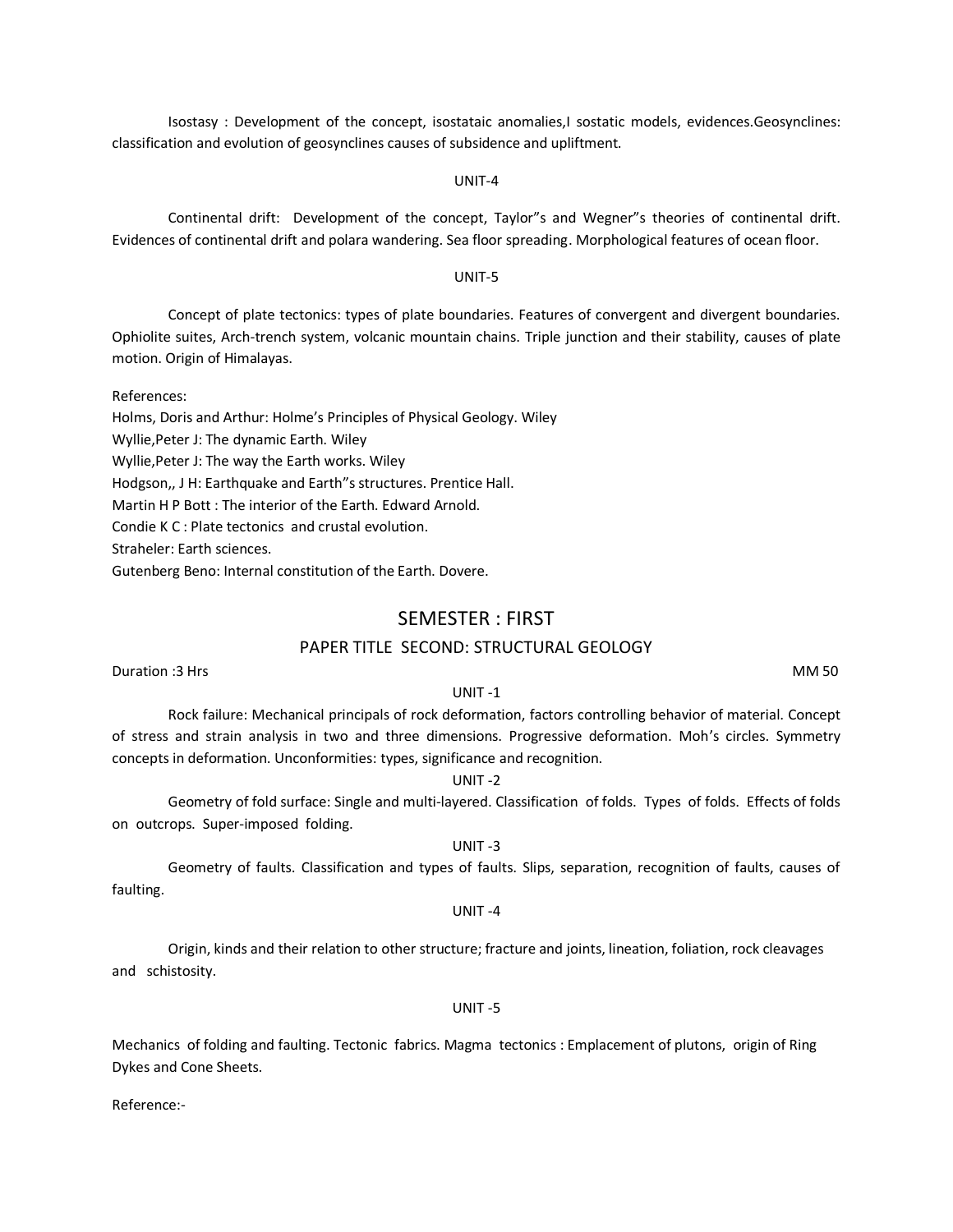Bayly B: Mechanics in structural Geology. Springer Verlag Davis G H: Structural Geology of Rocks and regions. John Wiley Ghosh S K: Structural Geology fundamental of modern developments Hubert M K: Structural Geology. Hafner Publ. Moore E and Twiss R J: Tectonics. Freeman Pergamon Press Price N J and Cosgrove J W: Analysis of Geological Structure. Cambridge university. Hobbs, Means and Williams: An Outline of Structural Geology. Badgeley P C: Structural Geology for Exploration Geologist. Fairhurst: Rocks Mechanics. Pergmon Press Whitten E. H. T: Structural folded Rocks.

# SEMESTER : FIRST

# PAPER TITLE THIRD: GEOMORPHOLOGY

Duration :3 Hrs MM 50

#### UNIT -1

Concept of geomorphology-principles and significance. Cycle of erosion, Davis's and Plank'scycle of erosion. Soil forming processes: soil types soil profile and classification of soils. Landslides, soil creep and solifluction.

#### UNIT -2

Fluvial agency: Types of rivers, Valley development-Base level and its varieties, graded streams, Cross profile of valleys. Drainage patterns and their significance. Erosional landforms and depositional landforms of streams.

#### UNIT -3

Glaciers: Types of glaciers, regimes of glaciers, nourishment of glaciers, wastage of glaciers. Major features resulting from glacial erosion and glacial deposition. Glacio-fluvial features. Aeolian agency. Topographic effects of wind erosion. Landforms of Aeolian deposition. Piedmonts and piedmont problems. Arid cycle of erosion.

#### UNIT -4

Karst topography: Important areas of Karst. Conditions essential for development of Karst, features characteristic of karst region. Origin of limestone caverns. Karst geomorphic cycle.

Marine erosion: Topographic features resulting from marine erosion and marine deposition. Classification of coasts.

#### UNIT -5

Morphometric analysis of terrains and its significance. Morphometric analysis of drainage basin and its significance. Statistical correlation methods for interpretation. The organization of drainage system

Major geomorphic divisions of India: their characteristics and evolution. Reference:-

Reference:-

Holms, Doris and Arthur: Holme's Principles of Physical Geology. Wiley

Thornbury, W D ; Geomorphology. Wiley.

Small, RJ: Study of Landforms. Cambridge.

VonEngelen, O D: Geomorphology- Systematic and regional. MacMillan.

Savinder Singh: Geomorphology.

Mathew Fontain Maury: The Physical Geography of Sea. Harward Univ. Press.

David Lang; The Earth system. Brown Publishers.

Hallis J R: Applied Geomorphology.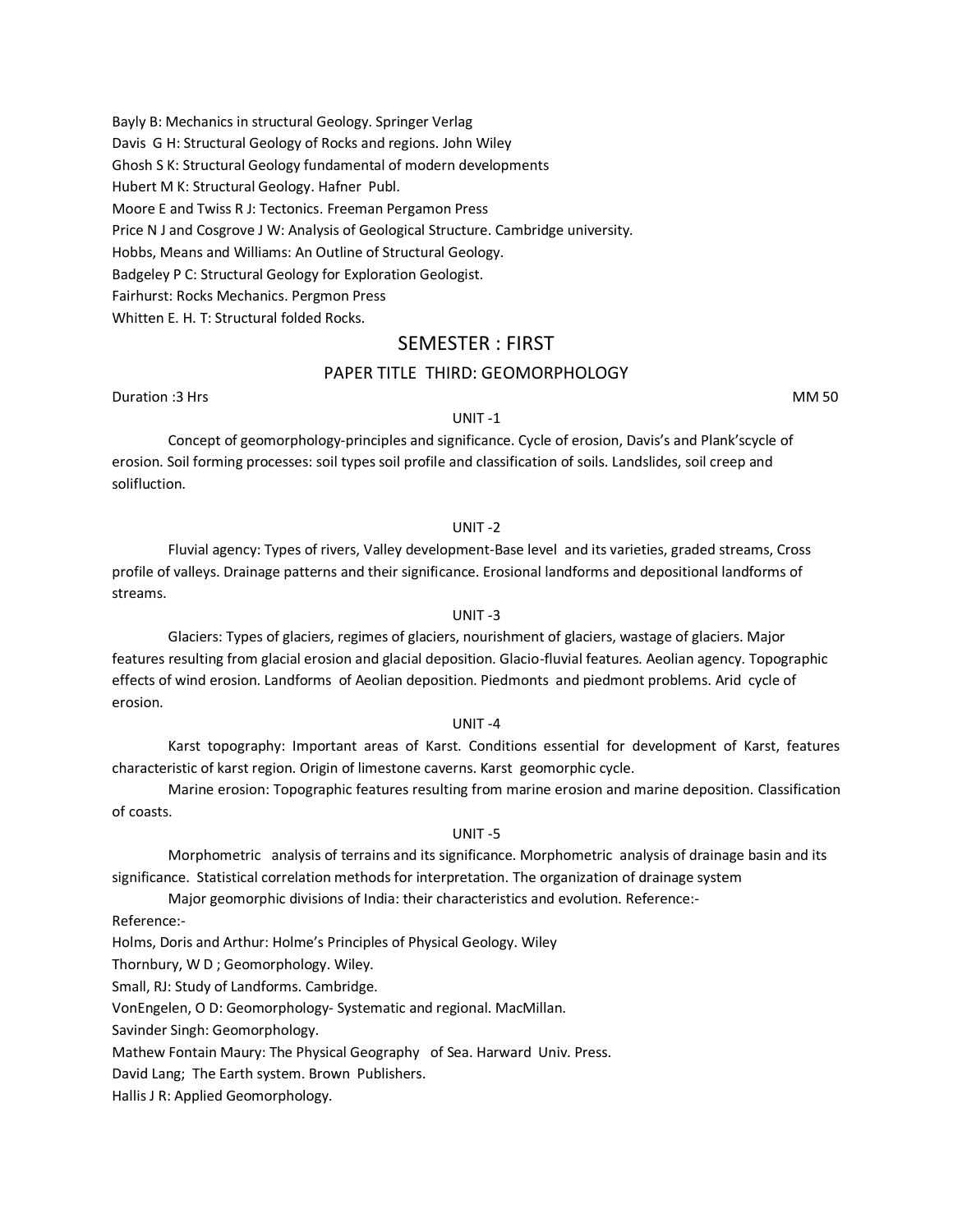# SEMESTER : FIRST

# PAPER TITLE FOURTH: MINERALOGY AND GEOCHEMISTRY

Duration :3 Hrs MM 50

# UNIT -1

Crystallography: Basic concepts of Crystallography,. Crystal symmetry and symmetry elements. Crystal projections- Spherical , Gnomonic and Stereographic projections. Classification of crystals into crystal systems and crystasl classes, Derivation of 32 crystal classes. Twinning . X-Ray crystallography- Bragg's equation- Powder and single crystal methods.

# UNIT -2

Atomic structure, mineralogical properties and mode of occurrence of the following:-

Sulphides (AX,A2X andAX2Types), Oxides(XO ,X2O,XO2,X2O3 and XY2O4 types), Sulphates (anhydrous and hydrous),Carbonates( Calcit, Dolomite and Aragonite groups). Classification silicate structures. Isomorphism. Polymorphism and pseudo morphism. Ex solution.

Atomoc structure, chemistry, physical and optical properties of the following rock forming mineral groups: Epidote, Chlorite and allumino-silicates.

Precious and semi precious stones.

#### UNIT -3

Atomoc structure,chemistry, physical and optical properties of the following rock forming mineral groups: Garnet ,Olivine, Pyroxene, Amphibole, Mica, Feldspar, Feldspathoid and Quartz.

#### UNIT -4

Principles of Optics . Double refraction . Optical classification of minerals .Determination of refractive index . Uniaxial and Biaxial indicatrix . Determination interference colors and interference figures . Optic sign and its determination.

#### UNIT -5

Geochemical classification of elements . Radioactive decay scheme of U-Pb,Rb-Sr,K-Ar and Sm-Nd. Laws of Thermodynamics. Concept of Geochemical cycle .Principles of ionic substitution in minerals . Composition of the Earth

Reference:-

.

Gribble, C D:Rutley's Elements of Mineralogy. Phillips W R and Griffin D T Optical Mineralogy.CBS Klein,Cand Haurlbut,C S;l Mannual of Mineralogy. John Wiley. Mason : Principles of Geochemistry. Hoefs, J: Staable Isotope Geochemistry .Springer Verlag. Andeson: Geochemistry. Dana: Textbook of Mineralogy.

# PRACTICAL

## PRACTCASLS BASED ON THEORY PAPERS

| Practical-1 Structural geology an Geomorhology | 4Hrs Duration        | 50MM |
|------------------------------------------------|----------------------|------|
| Practical-2 Crystallography, Mineralogy        | <b>4Hrs Duration</b> | 50MM |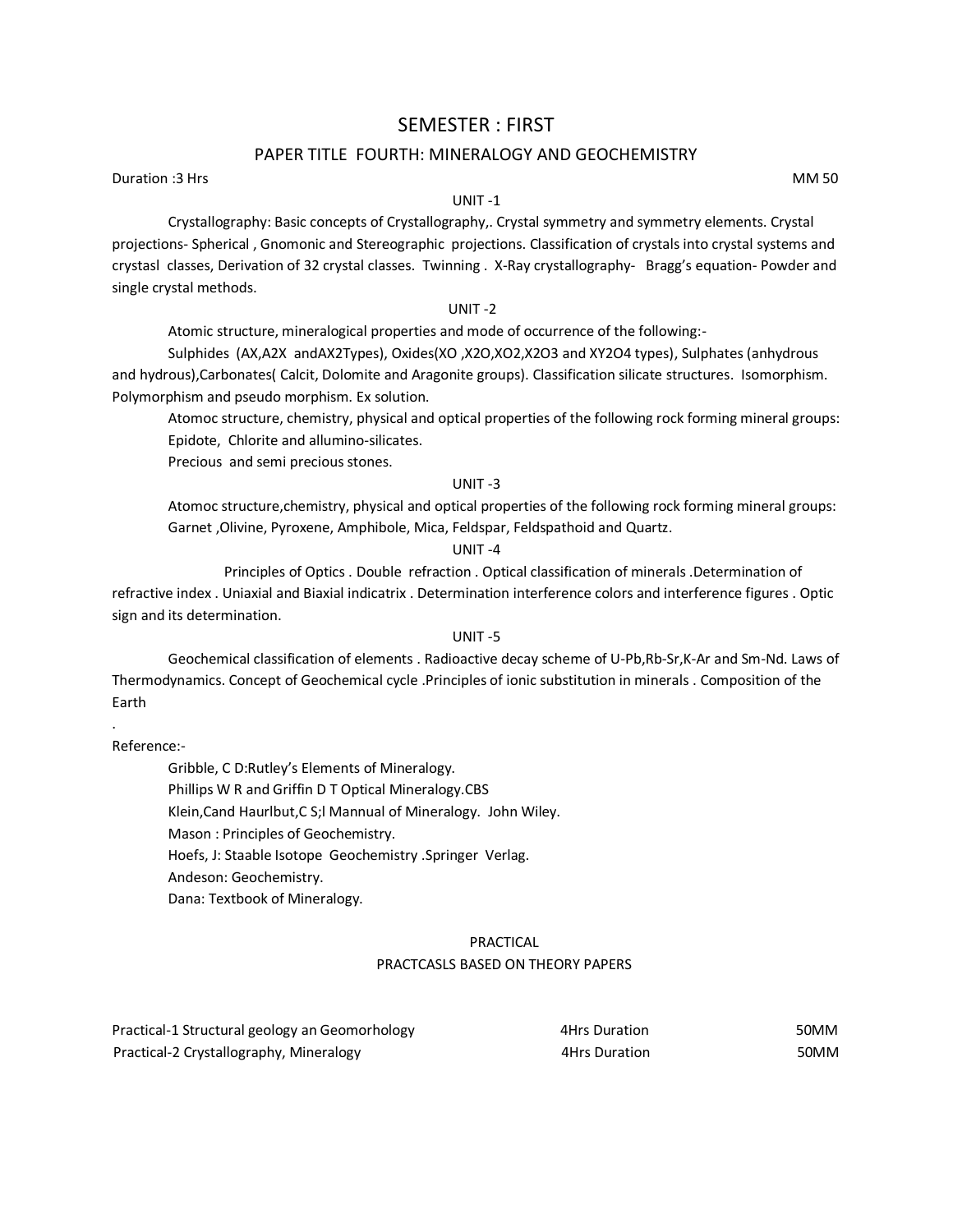# SEMESTER : SECCOND

# PAPER TITLE FIRST: IGNEOUS AND METAMORPHIC PETROLOGY

Duration :3 Hrs MM 50

# UNIT -1

Origin of magma. Factors affecting magma composition .Evolution of magma by differentiation and assimilation .Phase equilibria of monary(Silica), Binaary (Mixed and eutectic Ab-An, Leu-Si) and Ternary (Ab-An-Di, Fo-Fa-Sil) Silicate systems. Magmatism in relation to plate tectonics.

# UNIT -2

Forms , structures and textures of igneous rocks and iterpretration of crystallization. Layered igneous structures .Classification of igneous rocks including IUGS system . Reaction principle and reaction series . Petrographic provinces.

# UNIT -3

Origin of Granite: Magmatic and granitisation processes . Petrogenesis . Petrography and Indian occurrences of Basic and Ultrabasic plutonic association; Granite –Granodiorite association; Tholeiite and alkali olivine basalt; Basalt-Dacite-Rhyolite association ; Nephelinesyenites , Ophiolites , Cummulsates , Anorthosites and Pegmatites

# UNIT -4

Agents of metamorphism , kinds of metamorphism, types of metamorphism .Structures and textures of metamorphic rocks. Metamorphic differentiation. Concept of metamorphic zones in contact aureole.

# UNIT -5

Metamorphic grades facies and facies series, facies classification . Metasomatism and their types .Types and origin of migmatites .Metamorphism of carbonates, pelites and mafic rocks . Charnockites, Khondalites , Eclogites . Paired metamorphic belts.

Reference:-

Best MG; Igneous and metamorphic belts. CBS. Bose, MK: Igneous petrology. World Press. Bucher, K and Frey, M. Petrogenesis of metamorphic rocks .Springer Verlag. Kretzs, R: Metamorphic crystallization. John Wiley. McBerney, AR: Igneous petrology . Jones and Bartlet. Phillipots, A. Igneous and metamorphic petrology .Prentice Hall. Turner, FJ. Metamorphic Petrology .McGraw Hills . Yaardley , BW; An introduction to metamorphic petrology. Longman. Winkler, HGF: Petrogenesis of metamorphic rocks. Springer Verlag. Miyashiro, A : Metamorphism and metamorphic rocks.. George Allen & Unwin. Wyllie PJ: Ultramafic rocks.PJ Heffer. Huand, VJ. Petrology.

# SEMESTER : SECCOND

# PAPER TITLE SECOND: SEDIMENTOLOGY

Duration :3 Hrs MM 50

UNIT -1

Processes of sedimentation . Fluid flow . Origin of sediments .Mode of transport of sediments . Stoke's law. Classification of common sediments (rudites, arenites, argillites). Classification of sedimentary rocks.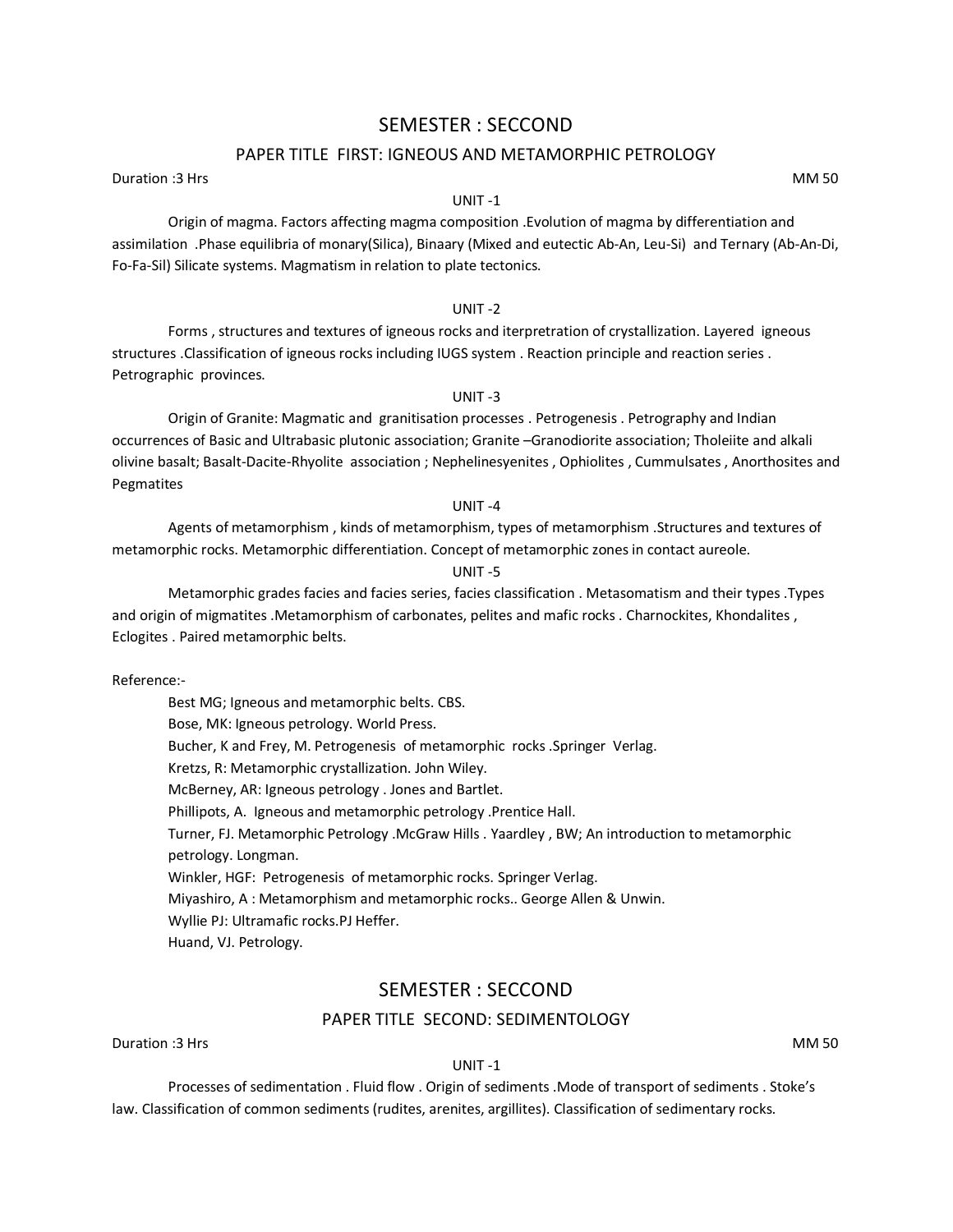Origin, classification and significance of primary, secondary and organic sedimentary structures . Palaeocurrent significance in quality assessment .Classification of sandstones and limestones . Dolomites.

#### UNIT 3

Textures of sedimentary rocks and their genetic significance. Granulometric analysis of clastic particles , statistical measure and interpretation of nature of sediments. Diagenesis.

## UNIT -4

Elements and types of depositional environments: Continental (Fluvial, Lacustrine, Aeolian and Glacial), Transitional and Marine environments. Evaporates and Volcanoclastic sediments. Sedimentary facies .

#### UNIT -5

Provenance and mineral stability .Concept and types of sedimentary provenance .Heavy minerals: Their separation and utility in the provenance analysis. Tectonic framework of sedimentation (Kaay's classification of tectonic elements). Cyclothem.

Reference:-

Allen,P: Earth surface processes .Blackwell. Davis, RA: Depositional systems. Prentice Hall . Einsel,G: Sedimentary basins. Springer Verlag . Miall, AD : Principles of sedimentary basin analysis .Springer Verlag. Nichols,G: Sedimentology and stratigraphy . Blackwell. Reading, HG: Sedimentary environments .Blackwell. Pettijohn, FJ; Sedimentary rocks .

Pettijon, Potter & Seiver : Sand and sandstones.

# SEMESTER : SECCOND

# PAPER TITLE THIRD: SRTATIGRAPHY OF INDIA.

Duration :3 Hrs MM 50

#### UNIT -1

Criteria for the stratigraphic classification and correlation . Litho-, Bio- and chronostratigraphic units. Magnetostratigraphy .Sequence stratigraphy . Geological time scale . Orogenic cycles in Indian stratigraphy . Tectonic framework of India .Geological column of the Indian stratigraphy .

#### UNIT -2

Ice ages in Indian stratigraphy .Precambrian-,Permo-Carboniferous and Pleistcene ice ages , their evidences. Archaean(Azoic) History of India: Distribution and stratigraphy of the Archaeans of South India, Madhya Pradesh, Rajasthan ,Jharkhand and Orissa.

# UNIT -3

Precambrian (Proterozoic) History of India : Distribution and stratigraphy of the Cuddapah and Vindhyan Supergroups .Palaeozoic history: distribution and stratigraphy of Salt Range and Spiti .Origin and age of Saline formations . Precambrian-Cambrian boundary problem .Precambrian and Paleozoic stratigraphy of Rajasthan.

#### UNIT -4

Mesozoic history: Distribution and stratigraphy of Triassic of Spiti , Jurassic of Cutch (Kutchh) and Cretaceous of South India. Bagh beds, Lameta Beds . DeccanTrps . Permo -Triassic Boundary.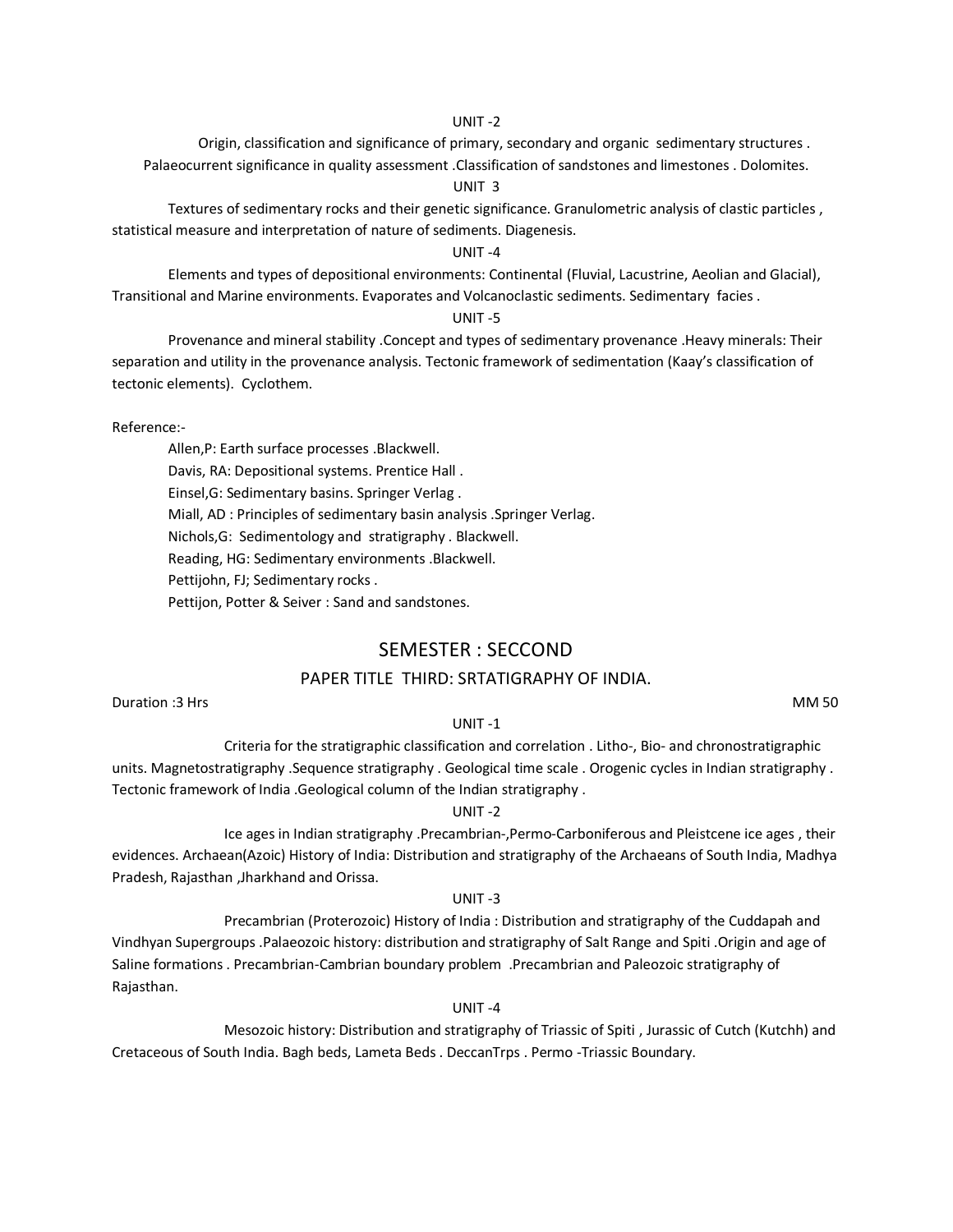Palaeoclimate , classification, distribution and stratigraphy of the Gondwana Supergroup . Cenozoic history: Tertiary of Assam and Rajasthan .its economic importance. Siwaliks and its vertebrate fossil record. K-T boundary.

#### Reference:-

Boggs Sam, JR: Principles of sedimentary and strstigraphy. Prentice Hall. Krishnan, MS: Geology of India and Burma. Higginbothams Madras. Ravindra Kumar :Historical geology and Stratigraphy of India. John Wiley. Wadia,DN: Geology of India. McMillan. Doyel and Brennet MR: Unlocking the Stratigraphy : Concepts and Application. Prentice Hall.

# SEMESTER : SECCOND

# PAPER TITLE FOURTH:PALAEOBIOLOGY

Duration :3 Hrs MM 50

UNIT -1

Modes of fossilization , technique of collection and preparation of fossils. Elements of palaeoecology, uses of fossils Classification , evolution and geological history of following: Trilobites , Graptolites ,Echinoides and Corals

# UNIT -2

Classification , evolution and geological history of following: Brachiopoda , Gasteropoda ,, Lamellibranchia and Cephalopoda. UNIT -3

Succession of vertebrate life through the geological time . Evolutionary history of Man , Elephant and Horse.

# UNIT -4

Micropalaeontology: Classification and separation of micro fossils .Application of microfossils in fossil fuel exploration. Morphology, classification , palaeoecology and geological history of following : Foraminifers and Ostracodes.

# UNIT -5

Concept of palaeobotany and palynology. Plaant life through ages . Characteristic features of Lower Gondwana flora. Characteristic features of Upper Gondwana flora.

Reference:-

Moore,Lalicher and Fisher. Invertebrate fossils.

Woods,H: Invertebrate paleontology.

Clarkson,ENK :Invertebrate paleontology and evolution. Blackwell.

Stearn CW and Carrol RL : Paleontology – The record of life. John Wiley

Smith, AB: Systematics and fossil record –Documenting evolutionary pattern. Blackwell.

Prothero, DR : Bringing fossils to life : An introduction to Paleobiology. McGraw hill.

Ananthraman and Jain : Textbook of Paleontology.

Banner, FT and Lord AR: Aspects of micropaleontology.

Roger, AS: Vertebrate paleontology.

Jones DJ : Microfossils.

Glassener , MP: Principles of micro paleontology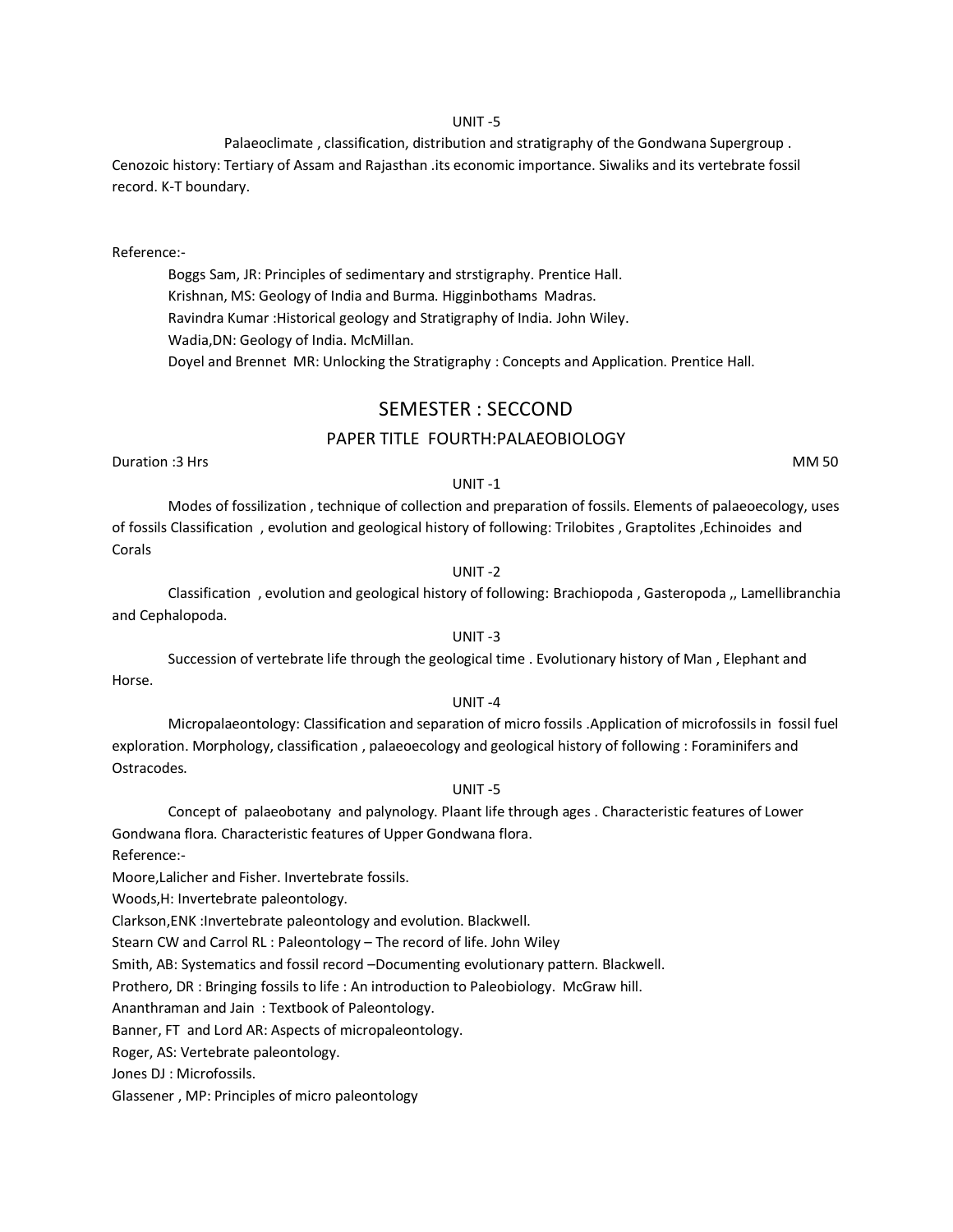Haq, BU and Boersma: Introduction to marine micropalaeontology. Andrew: Palaeontology.

## PRACTICAL PRACTCASLS BASED ON THEORY PAPERS

| Practical-1 Petrology                              | 4Hrs Duration | 50MM |
|----------------------------------------------------|---------------|------|
| Practical-2 Paleobiology and stratigraphy of India | 4Hrs Duration | 50MM |

# SEMESTER : THIRD

#### PAPER TITLE FIRST:PHOTOGEOLOGY AND REMOTESENSING

Duration :3 Hrs MM 50

#### UNIT -1

Introduction to aerial photography . Multispectral photography .Types of aerial photographs . Geometric principles of photographs –relief and tilt displacement ,Vertical exaggeration and distortions .Taking measurements from Ariel photographs: Scales, distances area and height .Measuring instruments and their use , Parallax Bar.

# UNIT -2

Preparation of photogeological maps . Mosaic .Controlling factors of aerial photographs : Scale ,flight plan, area, purpose, time and season of photography. Introduction to overlap, side lap , drift, crab . Fiducial marks. Elements of interpretation of Ariel photographs . Background knowledge .Factors affecting aeriel photographs.

## UNIT -3

Types of electromagnetic radiations(EMRT, energy used in remotesensing .Sensor plateforms .Energy interaction with earth surface and atmosphere .Reflectance of minerals ,vegetation rocks and water .Scattering. Active and passive sensors imaging .

# UNIT -4

Multi spectral scanners (MSS) SLAR , SAR. LISS cameras . Thermal infrared line scanners (TIRLS Near infrared (NIR, Microwave (Radar) . Imagery . Introduction to Image processing. Discrete image processing system

#### UNIT -5

Application of photo geology and remote sensing in the study of geomorphology , lithology , structural features, mineral exploration and hydrogeology. Preparation of base map by radial triangulation . Concept of geographic information system .

Reference:-

Curan, PJ: principles of remote sensing .ELBS(Longman) Drury,SA: Image interpretation in Geology .Allen and Unwin . Land ,DR : Principles and interpretation of Ariel photographs. Miller, VC: Photogeology .McGraw. Pandey ,SN : Principles and applications of Photogeology .New Age. Parry S Seigal A, and Allen, R: Remote sensing in geology. Patel,AN and Surendra Singh: Principles of remote sensing. Scientific Publ.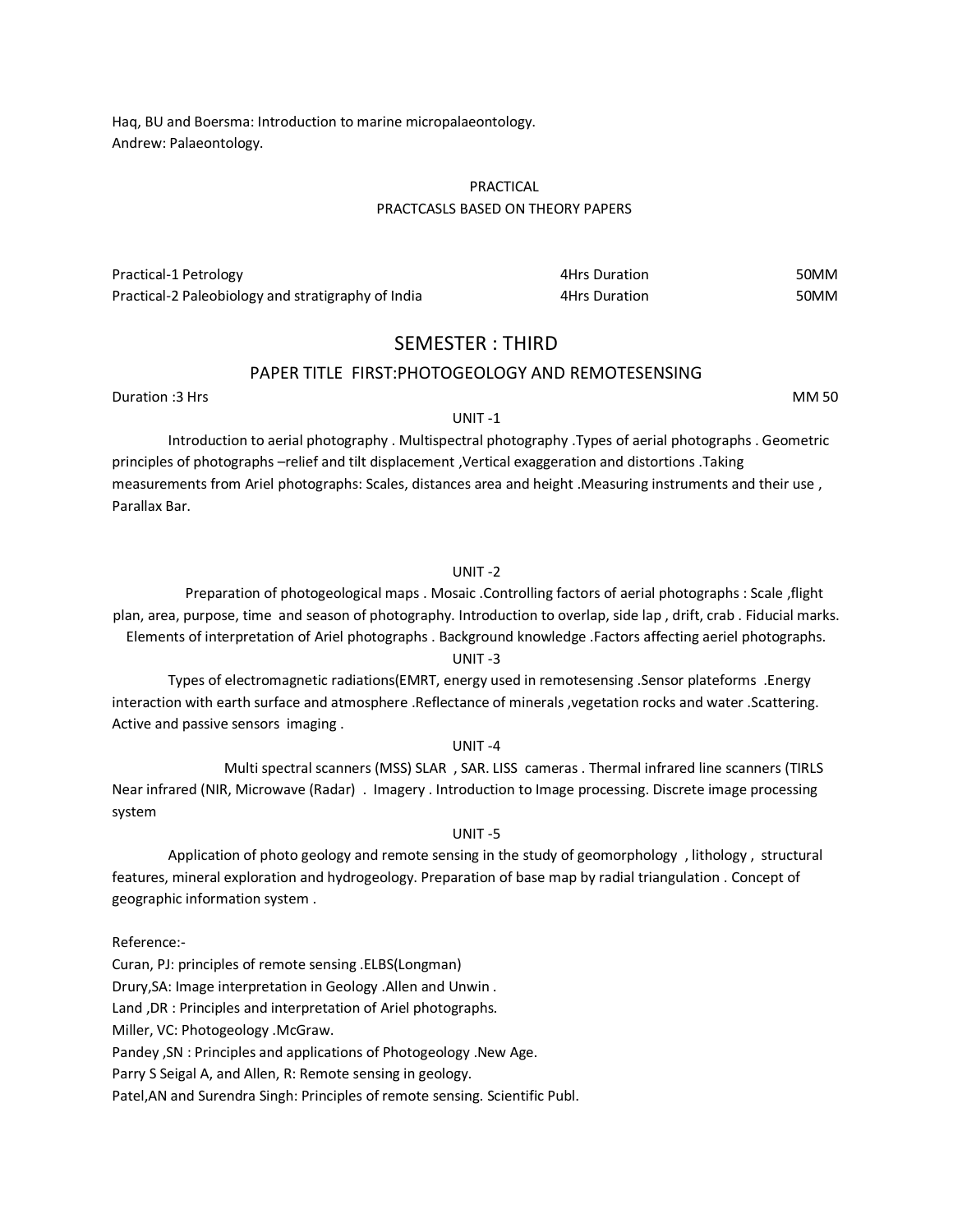Pratt, VK : Digital Image Processing. Tripathi and Bajpai ed. Remote sensing in geosciences. Wolf: Introduction to Photogrametry. Jenson : Environmental Remote sensing.

# SEMESTER : THIRD

# PAPER TITLE SECOND: ENGINEERING GEOLOGY

Duration :3 Hrs MM 50

# UNIT -1

Importance of geology in civil engineering .Merits and demerits of civil engineering in fold, faults and joints affected areas. Engineering properties of rocks .

#### UNIT -2

Testing of engineering properties of rocks used as foundation sites, building stones, aggregates and ballasts.

#### UNIT -3

Dam and its parts, types of dams, geological consideration for the selection of a dam site. Reservoir: geological consideration. Its capacity. Water tightness and influencing factors .silting and desilting of reservoir.

# UNIT -4

Geological consideration in major engineering projects : construction of tunnels, highways, bridges and canals. Lining of tunnels .

# UNIT -5

Landslides: causes, effects and prevention .Consideration of civil engineering in seismic areas.

Geo-Hazards :mitigation and management.

Reference:-

Bell, FG: Geological hazards. Route Ledge.

Blyth, FCH: Geology for Engineers .Arnold Ltd.

Kesavulu, NC: Textbook of engineering geology . McMilan.

Khurmi, RS: Fundamentals of engineering geology. Dhanpat Rai and Sons .

Krynine and Judd: Principles of engineering geology and geotectonic . McGraw.

Parbeen Singh: Engineering geology. Katson Publ.

Ramnathan , RM: Engineering geology. Anuradha Agency TN.

Richey, JE: Elements of engineering geology .Sir Issac Pitman & sons.

Sumit ,K: Environmental hazards .Routledge.

Trefethen , NC: T B of geology and engineering geology .Mc Milan .

# SEMESTER : THIRD

# PAPER TITLE THIRD: ORE GEOLOGY

Duration :3 Hrs MM 50

#### UNIT -1

Relation of magma to mineral deposits . Geological thermometers. Ore genesis .Control of ore deposits. Para genesis and zoning in mineral deposits .Classification of processes of mineral deposits .Metallogenic epochs and provinces.

#### UNIT -2

Processes of mineral deposits: Magmatic concentration. Sublimation . Pegmatites . Contact metasomatism . Hydrothermal, metamorphic . Volcano genetic deposits and cabonatites .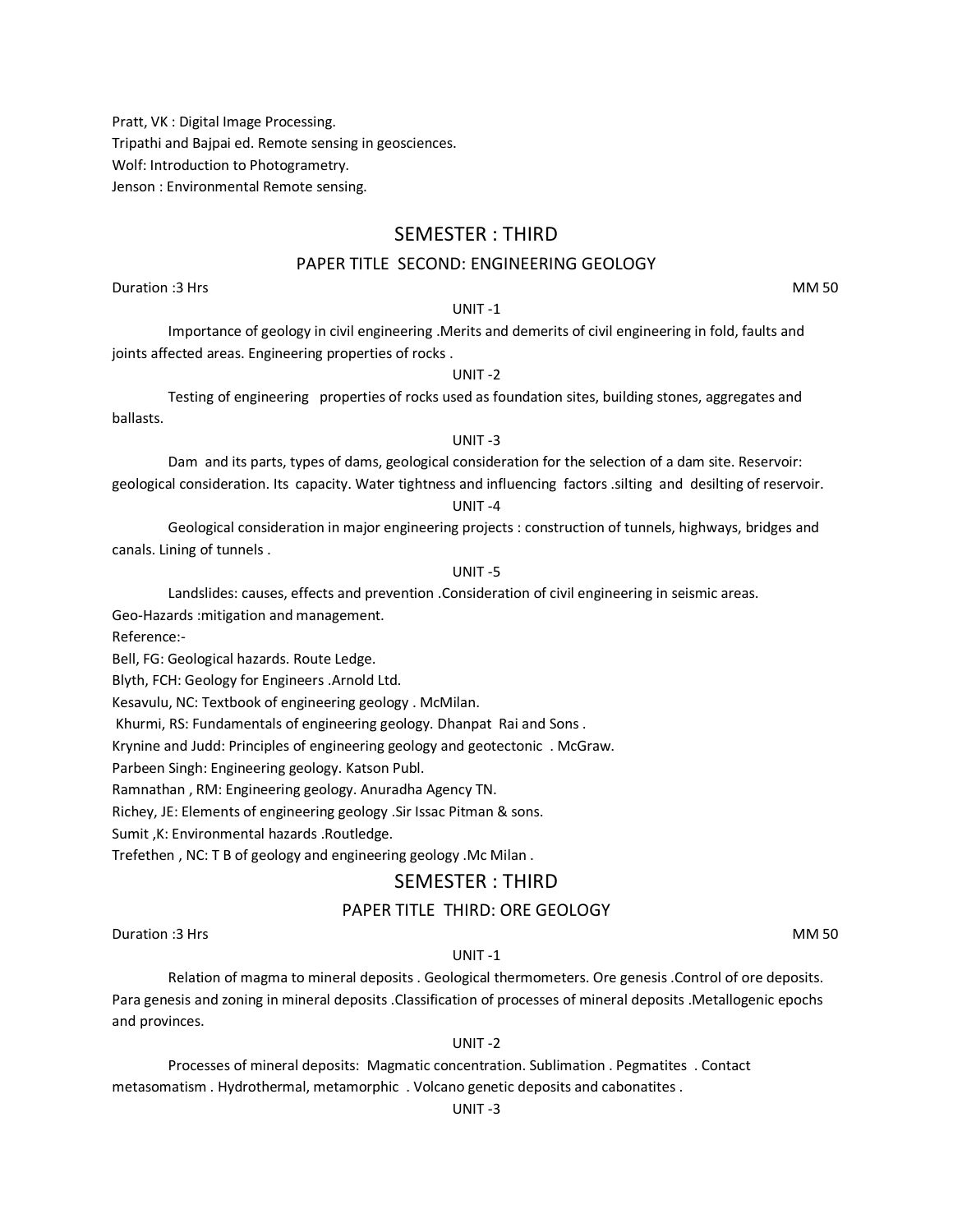Processes of mineral deposits: Sedimentay, placers,residual,evaporation, oxidation and supergene enrichment.Oremicroscopy : Textures and structures of ores.Strastiform and stratabound ore deposits..

#### UNIT -4

Origin, mode of occurrence,association, uses and Indian occurrences of metallic mineral deposits; Iron manganese, chromium, nickel, copper, lead, zinc, aluminium, tin, tungsten titanium, beryllium, molybdenum, gold and silver.,

## UNIT -5

Origin, mode of occurrence,association, specification and grades for use in industries and Indian occurrences of non-metallic mineral deposits; Mica asbestos, gypsum, ochre, precious and semi-precious stones.Minerals used in fertilizers and cement industries.

Reference:-

Bateman: Economic mineral deposits. Wiley.

Deb, S: Industrial minerals.

Evans,JM: Ore geology and industrial minerals.Blackwell.

Halloway: Simulating the earth.

Krisnaswamy: Mineral resources of India.

Lamey,CA: Metallic and industrial minerals.Mookherjee, A: Ore genesis-A holistic approach.Allied

Mukerjee: Non fuel mineral deposits of India. Allied.

Stanton,RL: Ore petrology.McGraw Hills.

Umeshwer Prasad. Economic geology. Cbs.

# SEMESTER : THIRD

# PAPER TITLE THIRD: MINERAL EXPLORATION

Duration :3 Hrs MM 50

## UNIT -1

Geological exploration : Mode of occurrence of commercial grade deposits of ores. Geological criteria (Ore guides) for mineral prospecting. Methods of geological exploration : Geological mapping-Base map and toposheets, reconnaissance and detailed mapping, exploratory grids, pits, trenches, core sampling, well logging in evaluation of deposits.

#### UNIT -2

Sampling methods. Assaying by channel sampling and placer sampling, underground sampling. Calculation of ore reserves. Classification of ore reserves.

# UNIT -3

Classification, principles and brief idea of geophysical methods. Electric method, instruments used in electric prospecting, application in mineral prospecting. Magnetic methods : Magnetic properties iof rocks and minerals, magnetometers.

#### UNIT -4

Gravity method ; Earth's gravity field, regional and local gravity anomalies, pendulum torsion balance of gravimeters, interpretation of gravity anomalies for mineral deposits. Seismic methods: Elastic properties of rocks, types of elastic waves(P, S & L waves). Refrection and reflectace methods, time distance relation for horizontal interface, seismic insatruments- geophones.

#### UNIT -5

Geochemical exploration: Geochemical cycle, mobility of elements, path finder elements, mode of occurrence of trace elements, primary dispersion pattern of deep seated origin, syngenetic and epigenetic diffusion. Sampling technique for geochemical exploration. Reference:-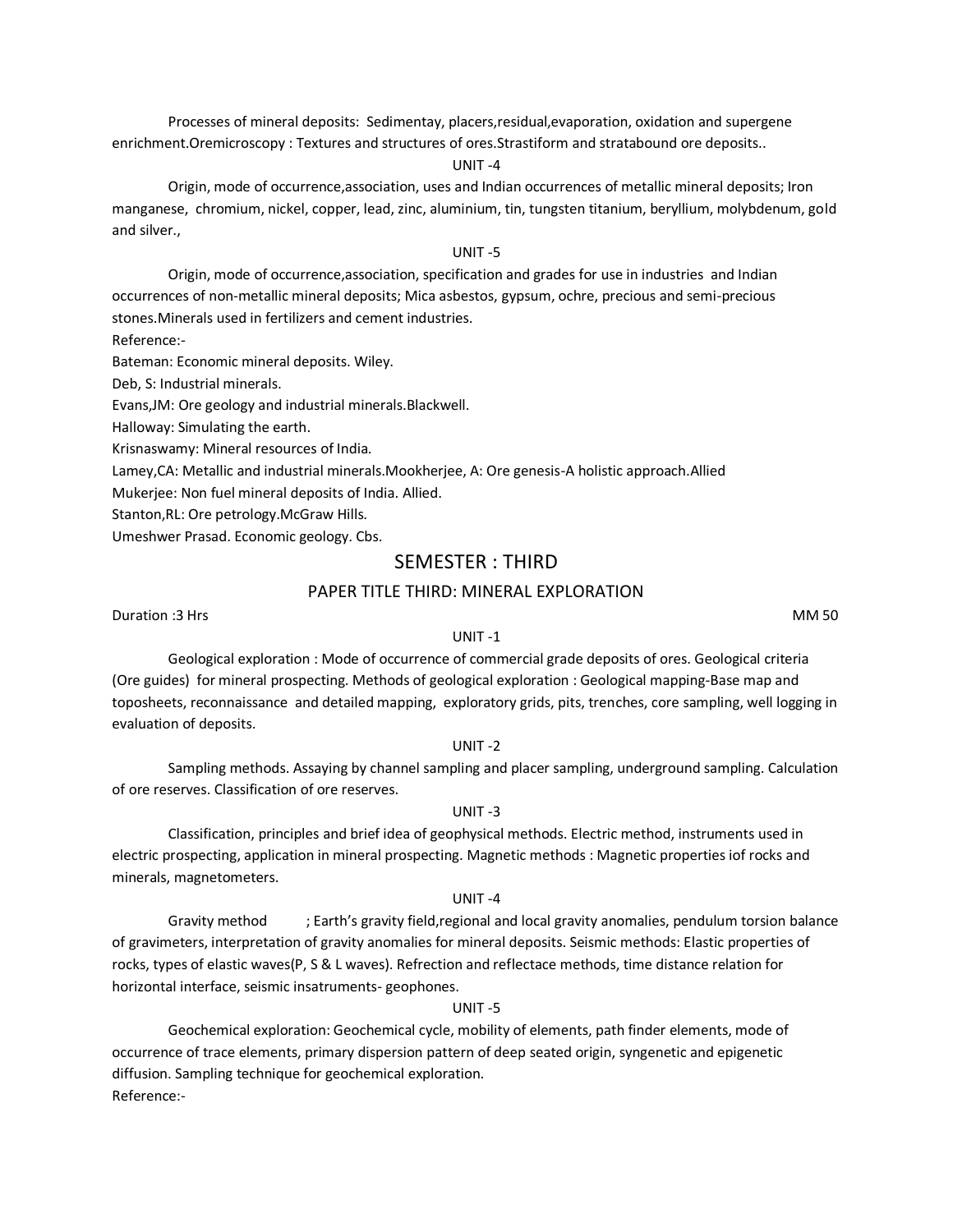Arogyaswamy, RNP: Courses in mining geology.Oxford-IBH. Dobrin,MB: Introduction to geophysical prospecting.McGraw Hills. Hawks,H andWobb,JS: Geochemistry in minerakl exploration. Harper NY. Ginzburg, II: Principles of geochemical prospecting. Pergmon. Holson, GD and Tiratsoo, EN: Introduction to petroleum geology. Gulf Publ. Howel, CH: Inttroduction to geophysics. Milton and Dobrin: Introduction to geophysical prospecting.McGraw Hills. PaarasnsiAa, DS: Principles of applied geophysics. Rao, MBR: Outline of geophysical prospecting. Sharma, PV: Geophysical methods in geology. Elsevier.

## PRACTICAL

#### PRACTCASLS BASED ON THEORY PAPERS

| Practical-1 Photogeology and engineering geology. | 4Hrs Duration | 50MM |
|---------------------------------------------------|---------------|------|
| Practical-2 Ore geology and exploration           | 4Hrs Duration | 50MM |

# SEMESTER : FOURTH

# PAPER TITLE FIRST: FUEL GEOLOGY

Duration :3 Hrs MM 50

## UNIT -1

Orign of coal: Physico-chemical characterization. Proximate and ultimate analyses. Rank and varieties of coal. Macroscopin ingradients and microscopic constituents(Maceral, Lithotypes and microlithotypes).

#### UNIT -2

Indian and international claddification of coal. Preparation of coal for industrial purpose(Coal washing , Coal carbonization(Coke manufacturing),Coal gasification and hydrogenation. Briquetting of coal.

#### UNIT -3

Geological features of coal seams. Geology of the productive coal fields of India. Methods of coal prospecting.Estimstion of the coal reserves. Elementary idea about coal mining methods. Coal bed methane.

#### UNIT -4

Orign, migration and accumulation (Oil trps) of petroleum and natural gas. Kerogene. Geology of productive oil fields of India.Position of oil and natural gas in India.

#### UNIT -5

Atomic minerals ; mode of occurrence, association and distribution in India.. Methods of prospecting. Productive horizons in India. Nuclear power stations of country andf future prospets.

Reference:-

Dahlkamp, FJ: Uranium ore deposits. Springer Verlag.

Durrane,EM: Radioactivity in geology: Principles and applications. Ellis H.

Holson, GD and Tiratsoo, EN: Introduction to petroleum geology. Gulf Publ.

Nttleton, LL: Geophysical prospecting fot oil.

North, FK: Petroleum Geology. Allen and Unwin.

Selley, RC: Elements of petroleum geology. Academic press.

Singh, MP: Coal and organic petrology. Hindustan Publ.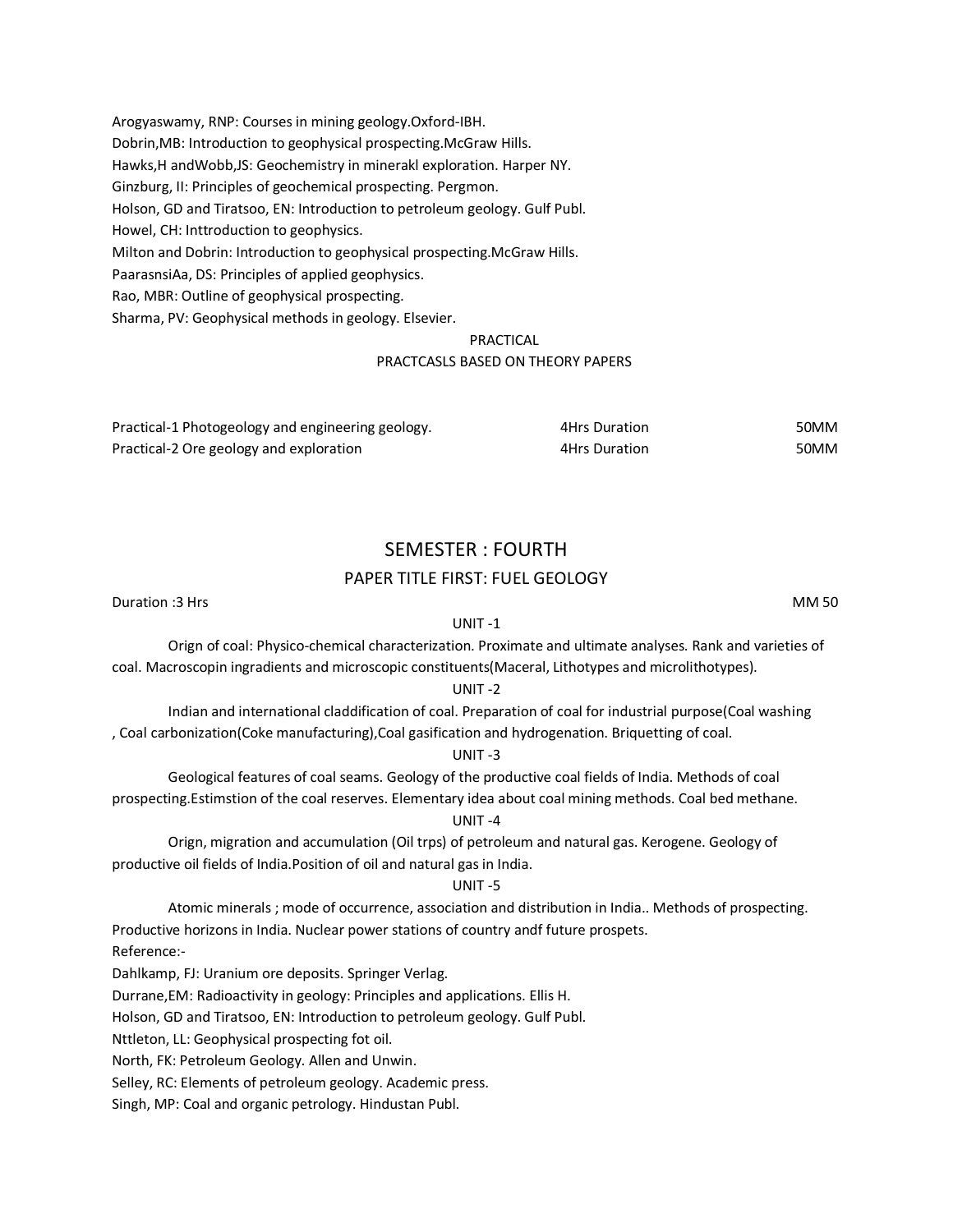Tissot, BP and Welt, DH; Petroleum formation and occurrence. Springer Verlag. North,FK: petroleum geology. Allen and Unwin.

# SEMESTER : FOURTH

# PAPER TITLE SECOND: MINING AND MINERAL DRESSING

Duration :3 Hrs MM 50

#### UNIT -1

Mining terminology, mine supports, subsidence, shaft s and shaft sinking. Breaking of rocks . Percussion and rotary drilling methods . Classification of mining methods .

# UNIT -2

Alluvial mining and opencast mining . Underground mining(other than coal mining : Stoping methods, open stopes , timbered stopes , filled stopes , shrinage stopes, slicing system and caving. Mine atmosphere : mine ventilation, pumping of mine water.

# UNIT -3

Coal mining methods: Board and pillar method, long wall method. Strip mining. Haulage and winding .

# UNIT -4

Mineral dressing : Physical properties of minerals used in mineral dressing. Crushers : primary and secondary crushers. Grinding mills . Rod mills, Ball mills, autogenous mills.

#### UNIT -5

Industrial screening : Types of screens, gravity separation, Heavy-medium separation, Magnetic separation. Froth floatation technique of separation of sulphide ores. Reference:-

Arogyaswamy, RNP: Courses in mining geology. Oxford-IBH.

Gaudin: Principles of ore dressing. McGraw Hill.

Lewis: Elements of mining.

McKInstry, HE: Mining Geology. Prentice Hall .

Richards and Looke: Text book of ore dressing .McGraw Hill.

Roberts: Elements of ore dressing.

Young: Elements of mining geology.

# SEMESTER : FOURTH

# PAPER TITLE SECOND: HYDROGEOLOGY

Duration :3 Hrs MM 50

#### UNIT -1

Ground water: Origin, importance, occurrences and subsurface reservoirs. Vertical distribution of ground water . Hydrostratigraphic units . Water table contour maps .

## UNIT -2

Geological factors governing the occurrence of ground water . Porosity, permeability , specific yield specific retention, hydraulic conductivity, storage coefficient, aquifers and their classification.

#### UNIT -3

Groundwater flow: confined, unconfined, steady, unsteady and radial flow. Forces causing flow . Darcy's law. Water level fluctuations: causative factors and their measurements. Methods of pumping tests and analysis of test data .Ground water Exploration.

#### UNIT -4

Groundwater quality : Physical characteristics; turbidity, color, test ,odor, temperature and specific conductivity. Chemical characteristics: TDS and suspended solids , pH value, hardness, heavy metals and dissolved gases. Biological characteristics . Water contaminants and pollutants .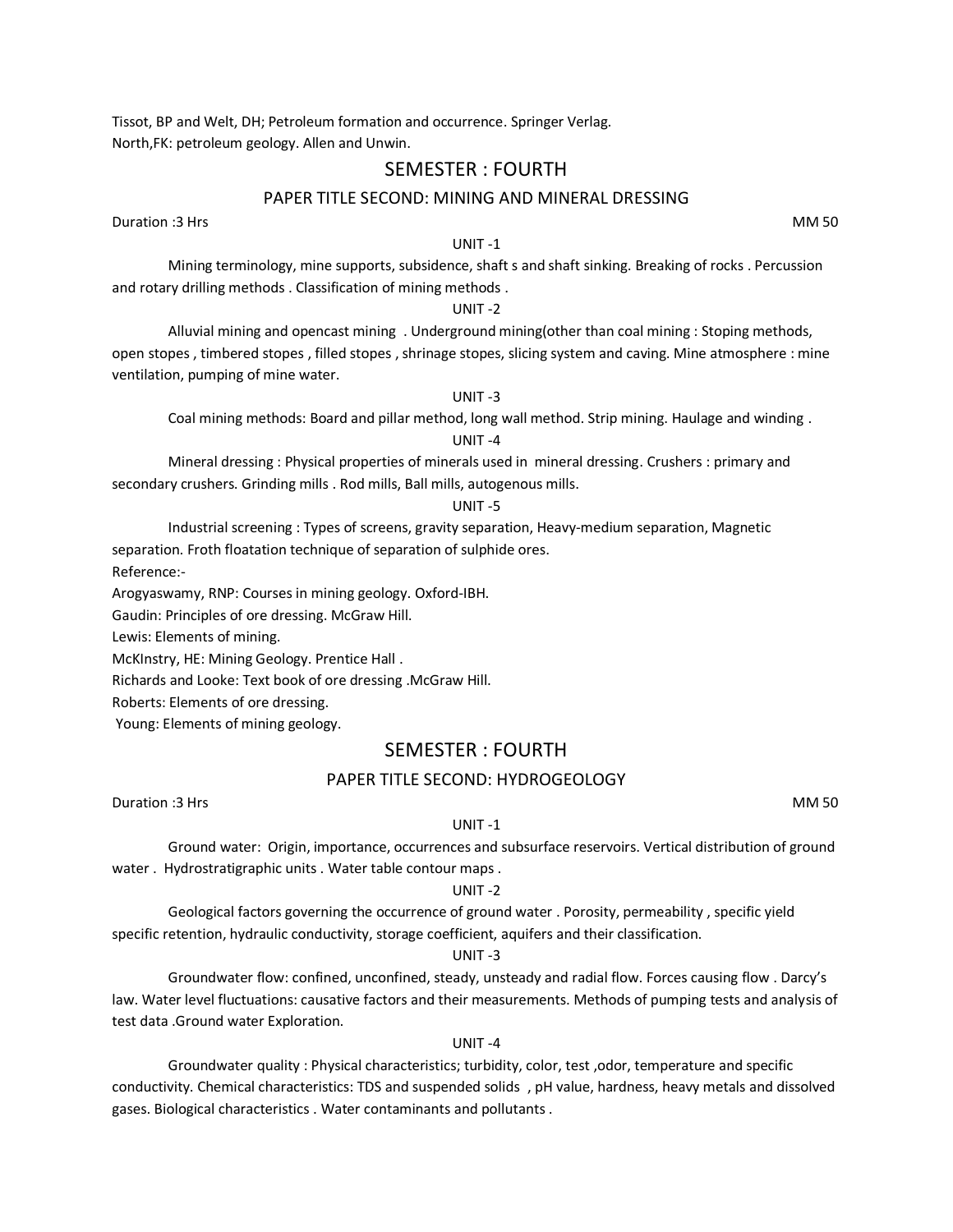Salt water intrusion in coastal aquifers , remedial measures. Radio-isotopes in hydrogeological studies . Water harvesting . Wet land management . Consumptive and conjunctive use of surface and groud water . Concept of water shade management . Natural and artificial recharge of ground water. Ground water resources of Rajasthan .

# Reference:-

Davis,SN and De Wiest, RJM:Hydrogeology. John Wiley .

Felter, CW: Applied hydrogeology. Merrill.

Freeze, RA and Cherry,JA: Ground water. Prentice Hall b .

Gautam,Mahajan: Ground water survey and investigation.

Gulman: Hydrogeology and wet land conservation.

Karanth, KR: Ground water assessments – development and managements.

Rasghunath,NM: Ground water. Wiley Eastern .

Subramaniam, V: Water. Kingston Publ .

Todd, DK: Ground water hydrology. N Wiley .

Tollman: Ground water.

# SEMESTER : FOURTH

# PAPER TITLE FOURTH:(OPTIONAL-1) ENVIRONMENTAL GEOLOGY.

Duration :3 Hrs MM 50

# UNIT -1

Concept of environmental geology . Classification of environment . Ecological perspectives of environment . Global warming .

## UNIT -2

Impact assessment of degradation and contamination of surface water and ground water quality due to industrialization and urbanization . Soil profiles , soil types and soil quality degradation due to irrigation, use of fertilizers and pesticides.

#### UNIT -3

Wet lands : Classification, natural and artificial wet lands, problems of reclamation of wet lands. Water logging problems .Desertification and degradation of land. Anti desertification measures .

## UNIT -4

Causes floods , flood hazard and management. Impacts of mining activities on environment . Environmental management in mining areas . , effects of earthquakes, seismic hazards and management. Environmental pollution due to industries , energy resources, urbanization.

#### UNIT -5

Earth's natural hazardous processes and its impact on environment: Volcanic activity, land slides , coastal hazards. Environmental problems related to dams and reservoirs.

Reference:-

Bel l,FG: Geological hazards .Route Ledge.

Hsai Yang Fang: Introduction to environmental geotechnology. CRC Press .

Patwardhan , AM: The dynamic earth system.

Smith, K: Geological Hazards .Route Ledge.

Subramanium ,V: Textbook of environmental science .Narosa .

Graedel , TE and Crutzen , PJ: Atmospheric change Freeman.

Valdiya, KS : Environmental geology – Indian context. Tata-McGraw .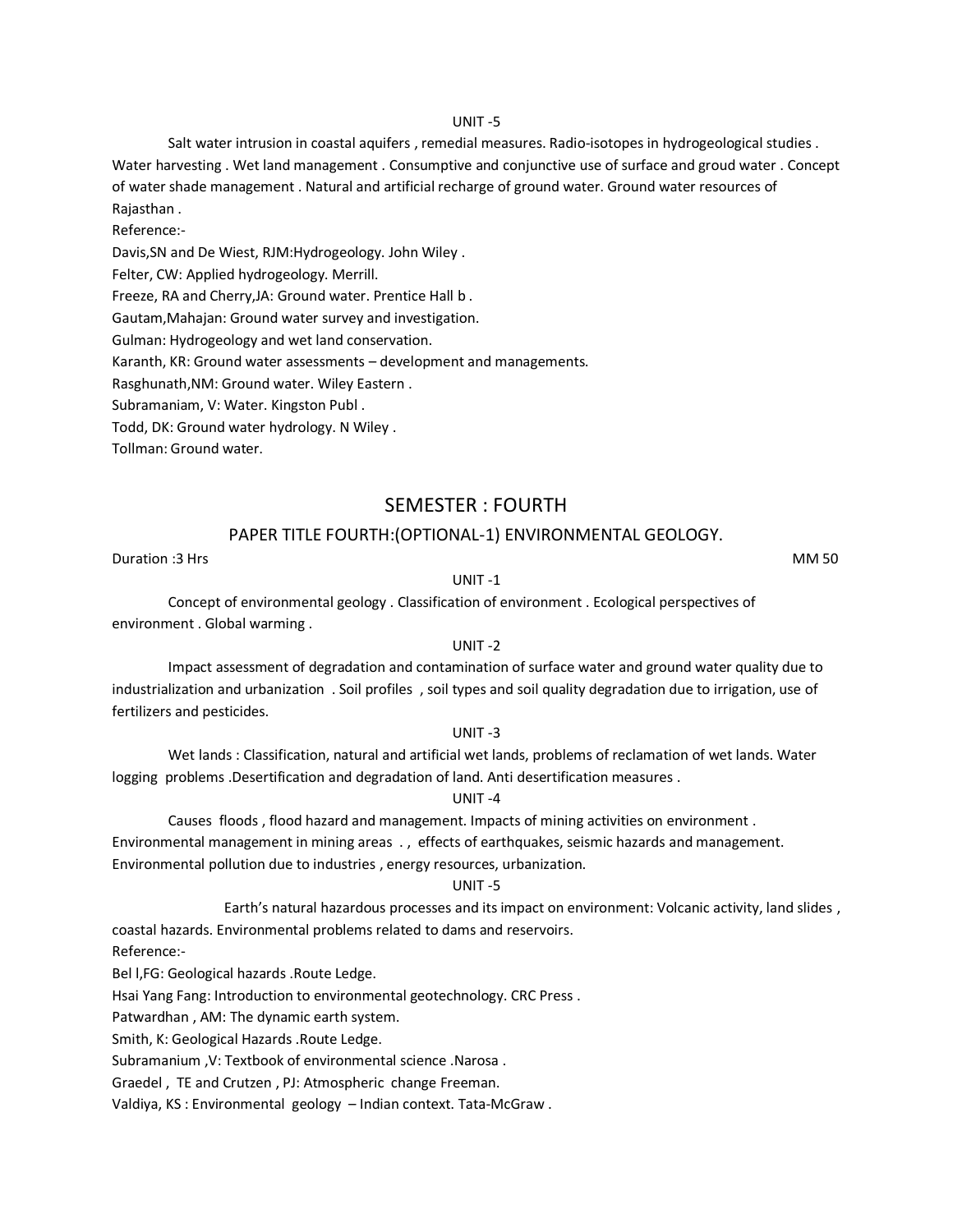# SEMESTER : FOURTH

# PAPER TITLE FOURTH :(OPTIONAL-2) ADVANCED REMOTE SENSING AND GIS

Duration : 3 Hrs MM 50

#### UNIT -1

Introduction and development of remote sensing techniques ; ariel remote sensing versus satellite remote sensing .Stereoscopic and pseudoscopic vision, depth perception. Different types of viewing instruments. Vertical exaggeration , factors affecting vertical exaggeration, determination of vertical exaggeration.

# UNIT -2

Geometric elements of ariel photographs , relief displacement. Image parallex . Parallax measurementmeasurement of dip ,height and thickness of strata .Streoscopic plotting instruments. Recognition of various photointerpretation elements. Interpratation of ariel photographs for geology, geomorphology and structures.

# UNIT -3

Radiation principles . Generation of electromagnetic radiation (EMR . Electromagnetic spectrum . Interactinon of EMR with atmosphere and earth material. Spectral signatures . Space platforms . Remote sensing sensors- Multi spectral scanners (MSS), thermal scanners , passive and active microwave scanners, LISS,WIFS. Visual interpretation of MSS ,TM ,SPOT and IRS images.

#### UNIT -4

Digital image processing (DIP). Sources of image degradation . Image rectification and restoration, image enhancement techniques, multi image manipulation- FCC generation, band rationing, pattern recognition and image classification. Geographic information system (GIS). Components of GIS system, data structure and data model in GIS, functional elements of GIS. Projections .

#### UNIT -5

Application of remote sensing and GIS for mineral exploration, ground water exploration, land use /land cover studies and change detection. Engineering projects and environmental planning. Reference:-

Curan, PJ: Principles of remote sensing. ELBS (Longman)

Drury, SA: Image interpretation in Geology. Allen and Unwin.

Parry S Seigal And Allen, R: Remote sensnig in geology.

Patel,AN and Surendra Singh: Principples of remote sensing. Scientific Publ.

Pratt, VK : Digital Image Processing.

Tripathi and Bajpai ed. Remote sensing in geosciences.

Jenson : Environmental Remote sensing.

# SEMESTER : FOURTH

# PAPER TITLE FOURTH:(OPTIONAL-3) COMPUTER APPLICATIONS IN GEOLOGY

Duration :3 Hrs MM 50

#### UNIT -1

Introduction to computers . Structure of computer . Hardware and soft ware components. Classification and types of computers .Capabilities and limitations of computers . Computer organization .

### UNIT -2

General working of computer. Input and output devices , magnetic media devices, optical devices. Printers, key board devices , VDU ,scanners and digitizers, plotter. Types of soft wares .

#### UNIT -3

Computer languages . Number system . ASCII . Machine language, high level language .Assembler. Interpreter. Compliers. Flowcharts. Decision tables. Algorithms. MS-DOS, Windows, MS-Office.